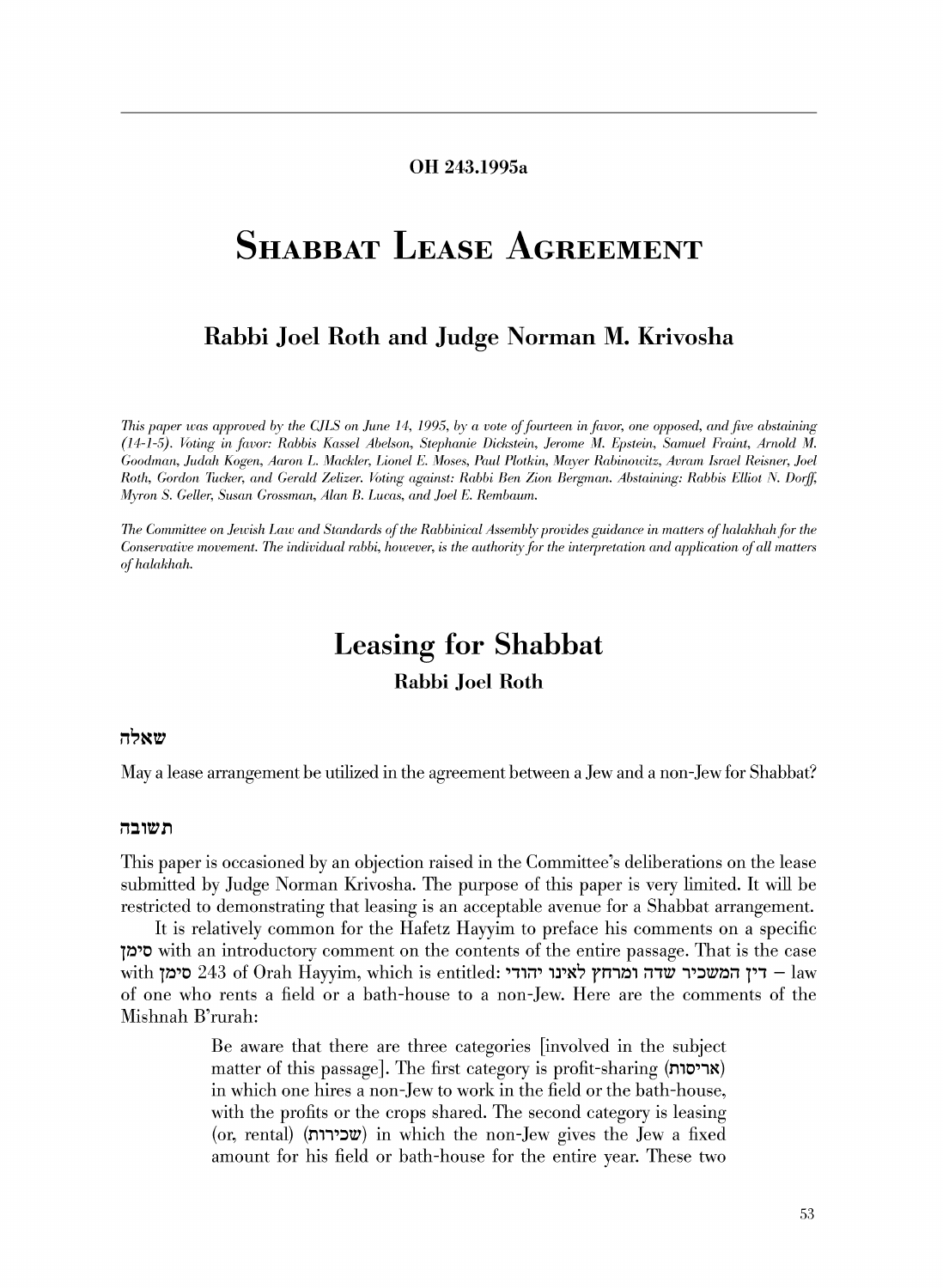categories are completely permissible with regard to a field, and technically legal with regard to a bath-house, [the reason being] that the non-Jew is working on his own behalf. The sages forbade these two categories with regard to a bath-house because of the appearance of impropriety (מראית העין), namely, that since the bath-house is known as the bath-house of the Jew, people will suspect that the non-Jew is working as the agent of the Jew.

The third category is job contracting (קבלנות) in which all of the profits belong to the Jew who pays the non-Jew a fixed amount each year for his labor. This is surely forbidden hy law with regard to a bath-house since the non-Jew is the agent of the Jew, and the Jew benefits from the Sabbath labors of the non-Jew since the Jew would lose the profits of any day on which the non-Jew did not work.

Thus, if it is customary for most of the local residents to lease or to give in a profit-sharing manner (i.e., and the problem of מראית העין would no longer apply since everyone would know that the Jew had leased out his bath-house to a non-Jew), the status of the bath-house becomes identical in law with the status of the field. That is, categories one and two are permissible and category three is forbidden.

And the permissive types of leasing must be done in the context of an overall lease (הבלעה) which includes weekdays as well. It would be forbidden to lease even a field for Shabbat alone, even where the arrangement is generally well known.

The basis of the permissibility of the leasing arrangement is that the non-Jew is working for himself even if the Jew is also profiting. The proviso added by the Hafetz Hayyim is that the lease should be done בהבלעה, lest the non-Jew be considered an agent of the Jew hired for Shabbat alone, and working on behalf of the Jew.

It is interesting to note that the Mishnah B'rurah justifies a partnership arrangement on the basis of its comparability to a profit-sharing management. In comment 10 to  $\overline{O}$  to  $\overline{O}$ 245 the Hafetz Hayyim explains that a non-Jewish partner may keep the profits of Shabbat because he is like the 0'1~ who is working on his own behalf.

In the Talmudic Encyclopedia, volume 8 entry הבלעה, column 131, the author says: "C'J11n~ have written that if one hires a .Jewish guard to guard for him on Shabbat he should stipulate that he should also guard a few hours before Shabbat and a few hours at the conclusion of Shabbat. In this way the Shabbat wages are paid בהבלעה: Thus, it follows that if the lease with a non-Jew is written to become effective several hours before Shabbat and to terminate several hours after the onset of work on the first workday following Shabbat (or Yom Tov), the non-Jew's Shabbat or Yom Tov profits will have been earned .

### *Conclusion*

A lease arrangement is an appropriate mechanism for an agreement between a Jew and a non-Jew for a Shabbat contract. The contract should take effect several hours before Shabbat or Yom Tov and should terminate several hours after the onset of business on the next business day.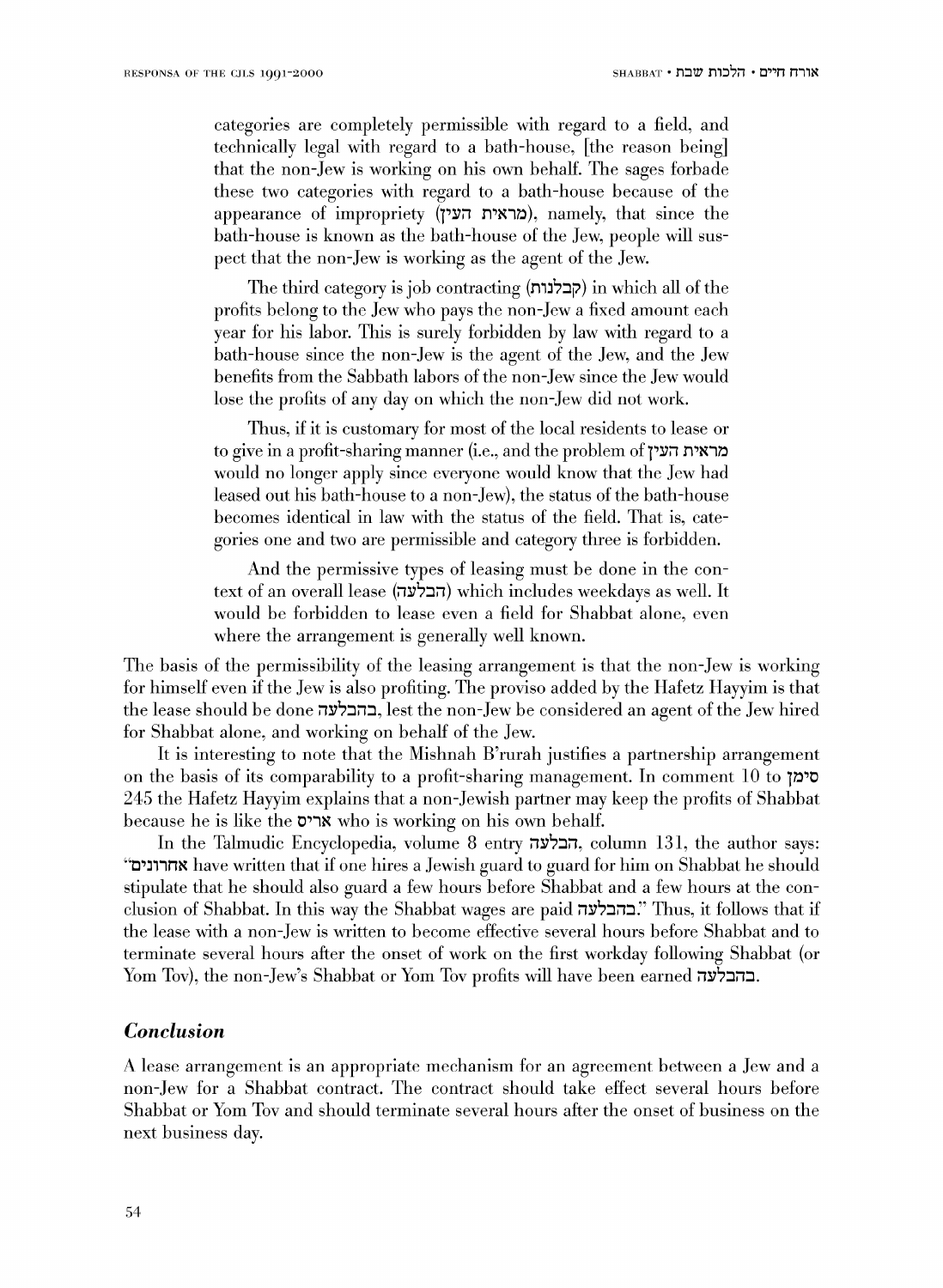## **Religious Lease Judge Norman M. Krivosha**

| This Lease made and entered into this | day of |                         |
|---------------------------------------|--------|-------------------------|
| by and between                        |        | hereinafter referred to |
| as ("Landlord"), and                  |        | hereinafter             |
| referred to as ("Tenant").            |        |                         |

W1TNESSETH:

WHEREAS, Landlord is currently the owner of a certain business known as and operating in the location(s) as described on Exhibit A; and

WHEREAS, Landlord desires to observe the Halakhah concerning the prohibition against a Jew engaging in gainful employment on the Sabbath or certain holidays; and

WnEREAS, Tenant is willing to assist Landlord in fulfilling the prohibition concerning working on the Sabbath and certain holidays by leasing from Landlord the above described business on those days, and running said business and paying to Landlord for such lease the rental agreed to herein; and

WHEREAS, each of the parties hereto recognize and agree that the sole and only purpose for entering into this Lease agreement is to permit Landlord to observe the Halakhah;

Now THEREFORE, it is hereby agreed by and between the parties as follows:

- 1. *Leased Premises.* Landlord hereby leases to Tenant and Tenant hereby takes from Landlord the business situated in the location(s) as more particularly set out and described in Exhibit A, attached hereto and made a part hereof as fully as though set out herein verbatim; together with all of the inventory equipment, fixtures, furnishings, goods, wares, design, decor, decorations, installations, appurtenances and personal property located therein and used in connection with the operation of the described business; it being however specifically understood and agreed that said Lease docs not include any bank accounts of any kind, nature, or description belonging to Landlord and used in connection with said business during the remainder of the time that said business is not otherwise operated by Tenant as lessee.
- 2. *Commencement and Tenn.* The term of this Lease shall commence on the date of the execution hereof and shall be effective as follows: to wit,
	- A. Beginning one-half hour before sundown on each and every Friday, during the term of this Lease and ending one-and-a-half hours after sundown on Saturday of each and every week; plus beginning onehalf hour before sundown of the dates shown on Exhibit B as "Beginning Day", and ending one-and-a-half hours after sundown on such days as shown on Exhibit B as "Ending Day". It being the purpose and intention of this Lease that Landlord shall lease to Tenant said business and premises one-half hour before the beginning of the Sabbath and ending one-and-a-half hours after the end of the Sabbath, or such additional days as are designated as religious holidays and set out on Exhibit B. Said Lease arrangement shall continue each week for such time as the parties may mutually agree, it being fully understood and agreed that such lease shall automatically ter-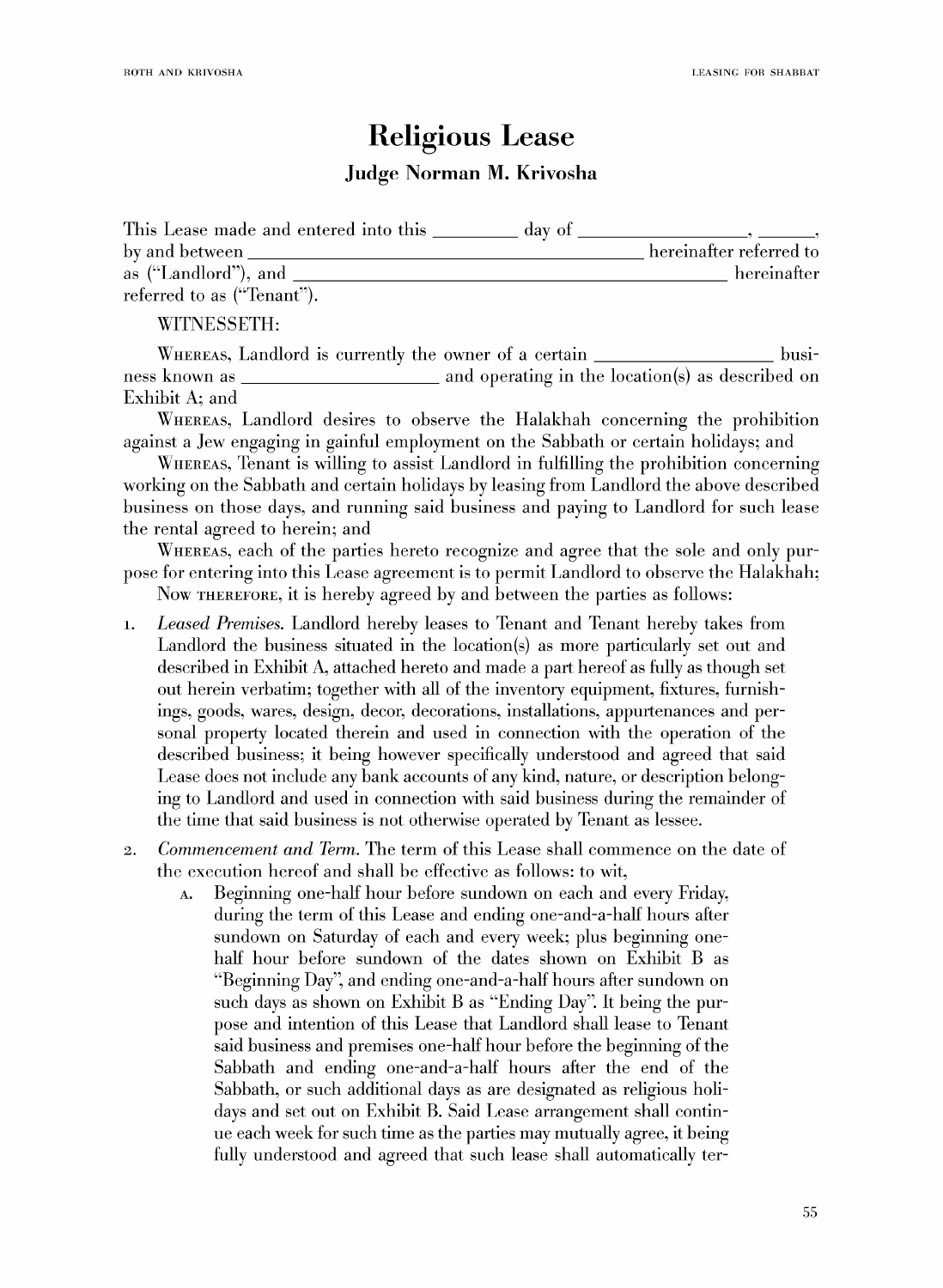minate in accordance with paragraph (12) following, or either party may terminate such lease upon giving the other written notice of such termination, not less than 24 hours prior to the beginning of any day on which Tenant is to exercise Tenant's Leasehold rights and operate said business.

- 3· *Rental.* Tenant shall pay to Landlord as rental for such Lease, a sum equal to \_\_\_ % of the gross receipts earned by Tenant during the day or days Tenant shall be exercising rights over the Leased premises and operating said business. The remainder of such gross receipts shall be the sole and absolute property of Tenant. Payment by Tenant to Landlord shall he accomplished by making appropriate accounting entries and Landlord shall remit to Tenant the payment due, if any, within  $\_\_\_\_$  day(s) after the same has been earned by Tenant.
- 4· *Use of Premises.* Tenant shall use said premises only for conducting the business established by Landlord in accordance with all of the procedures and processes previously established by Landlord for the operation of said business and Tenant shall make no changes either with regard to the manner in which the business is conducted, nor the prices for goods sold or services rendered, nor the salary or wages of any employee. Moreover, Tenant shall make no structural changes to said premises and shall exercise such care to see that no waste shall be committed upon said Leased premises while Tenant is operating said business.
- 5· *Subletting.* Tenant shall have no right to sublet either the business or the premises, or any part thereof, nor shall Tenant be permitted in any manner to encumber or burden said Lease or the Leased premises.
- 6. *Services.* Landlord shall at its sole and own expense provide all services necessary to operate said business including but not limited to heat, water, air conditioning, electricity and garbage disposal at Landlord's sole and own expense and Tenant shall be under no obligation to provide any such services. The cost for such services shall be included in the rental paid by Tenant to Landlord as described in paragraph 3 above.
- 7. *Indemnity Liability Insurance.* Save and except for acts of willful or gross negligence committed by Tenant, Tenant shall assume no liability for the operation of said business or said premises and Landlord shall indemnify and protect Tenant from any and all liability of any kind, nature, or description, unless such liability is occasioned by acts of the Tenant, which constitutes willful or gross negligence; and Landlord shall be responsible at Landlord's sole and own expense to provide all necessary insurance to protect against either liability or loss of any nature.
- 8. *Operation of Business.* During the day or days that the Tenant shall be actually operating said business, under the terms of this Lease, Landlord shall exercise no management rights, nor shall in any manner engage in the operation of said business, provided however that Tenant shall conduct said business in full accord with the terms of this lease, including Article 4. above.
- 9. *Notices.* Any notice, demand, request, or other communication given hereunder or made by either party to the other shall be in writing and mailed by Certified Mail in a post-paid envelope addressed as follows:
	- A. If to Tenant: as shown on Exhibit C.
	- B. If to Landlord: as shown on Exhibit C.